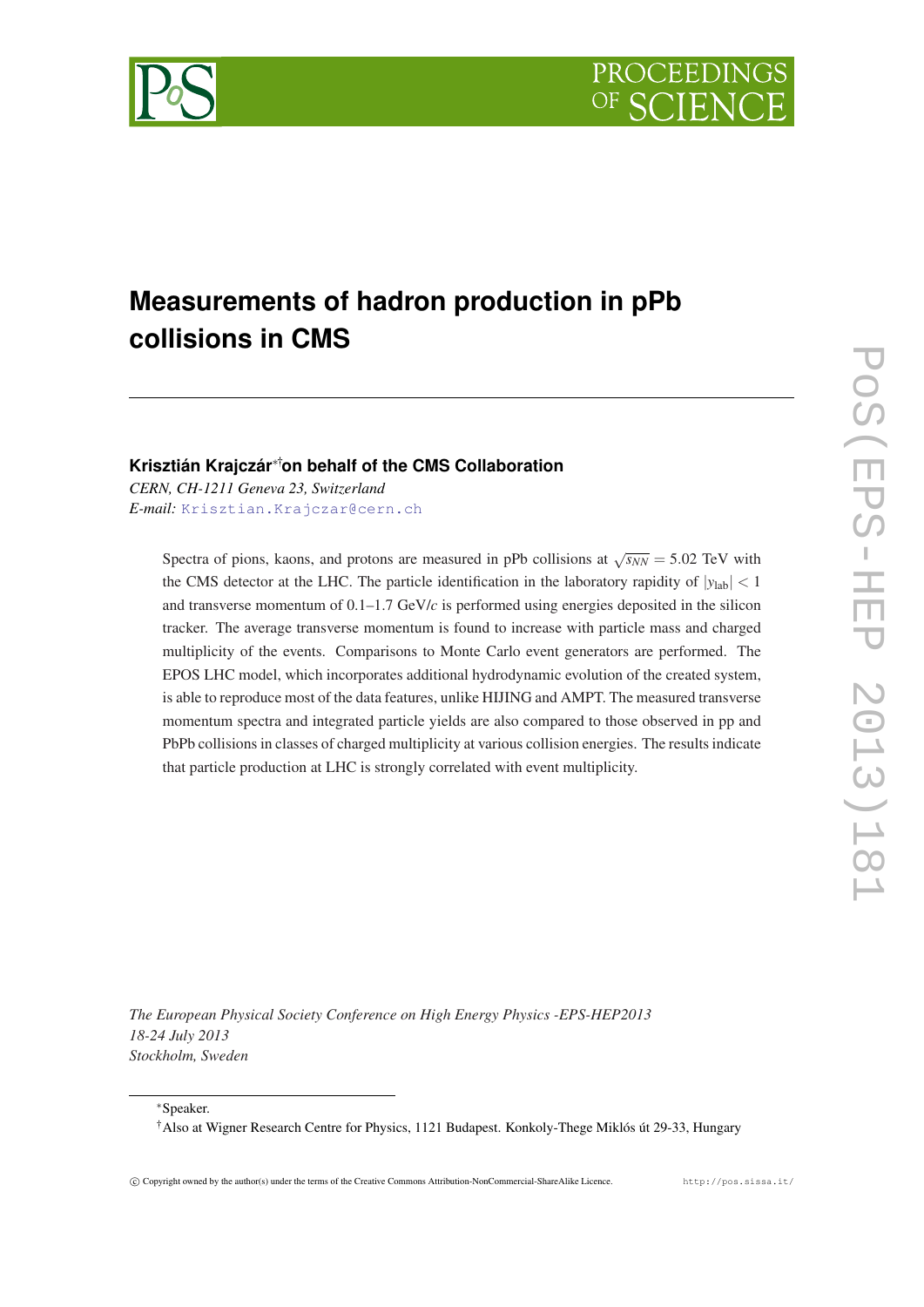#### 1. Introduction

The study of hadron spectra is a fundamental part of exploring particle collisions at new centreof-mass energies. Hadron spectra provide a wealth of constraints and testing opportunities for the implementation of non-perturbative quantum chromodynamics (QCD) processes like hadronization and soft-parton interactions in various Monte Carlo (MC) event generators. Spectra measured in proton-nucleus collisions are also important references for studies of high-energy heavy-ion collisions, where final-state effects are known to modify the spectral shape and yields of different hadron species  $[1, 2, 3, 4]$  $[1, 2, 3, 4]$  $[1, 2, 3, 4]$  $[1, 2, 3, 4]$  $[1, 2, 3, 4]$  $[1, 2, 3, 4]$  $[1, 2, 3, 4]$  $[1, 2, 3, 4]$ .

## 2. Detector

A detailed description of the CMS (Compact Muon Solenoid) detector can be found in Ref. [\[5\]](#page-4-0). The CMS experiment uses a right-handed coordinate system, with the origin at the nominal interaction point (IP) and the *z* axis along the counterclockwise-beam direction. The pseudorapidity  $\eta$ and rapidity *y* of a particle (in the laboratory frame) with energy  $E$ , momentum  $p$ , and momentum along the *z* axis  $p_z$  are defined as  $\eta = \ln[\tan(\theta/2)]$ , where  $\theta$  is the polar angle with respect to the *z* axis and  $y = \frac{1}{2}$  $\frac{1}{2}$ ln $[(E + p_z)/(E - p_z)]$ , respectively. The central feature of the CMS apparatus is a superconducting solenoid of 6 m internal diameter. Within the 3.8 T field volume are the silicon pixel and strip tracker, the crystal electromagnetic calorimeter, and the brass/scintillator hadron calorimeter. The tracker measures charged particles within the pseudorapidity range  $|\eta| < 2.4$ . It has 1440 silicon pixel and 15148 silicon strip detector modules. In addition to the barrel and endcap detectors, CMS has extensive forward calorimetry. Steel/quartz-fiber forward calorimeters (HF) cover  $3 < |\eta| < 5$ . Beam Pick-up Timing for the eXperiments (BPTX) devices were used to trigger the detector readout. They are located around the beam pipe at a distance of 175 m from the IP on either side, and are designed to provide precise information on the Large Hadron Collider (LHC) bunch structure and timing of the incoming beams.

#### 3. Experimental methods

A  $\sqrt{s_{NN}}$  = 5.02 TeV pPb data sample of an integrated luminosity of 1  $\mu$ b<sup>-1</sup> (corresponding to a total of 2 M collision events) were used for the measurement of hadron spectra. Due to the asymmetric beam energies the centre-of-mass of the colliding system moves with a rapidity of *y* = −0.465. The particle yields reported in this proceedings have been measured for  $|y_{lab}|$  < 1.

Events for analysis were selected by requiring the presence of a track with a transverse momentum  $(p_T)$  of at least 0.4 GeV/*c* reconstructed with the pixel detector in events where both proton and lead beams were present according to BPTX. As part of the offline event selection at least one tower with energy above 3 GeV in each of the HF calorimeters and a reconstruced vertex were required. Beam-halo and beam-induced background events are suppressed following Ref. [\[6\]](#page-5-0).

The efficiencies for event selection, tracking, and vertexing were evaluated using simulated event samples produced with the HIJING 2.1 MC event generator using the CMS detector simulation framework. Simulated events were reconstructed in the same way as the collision data.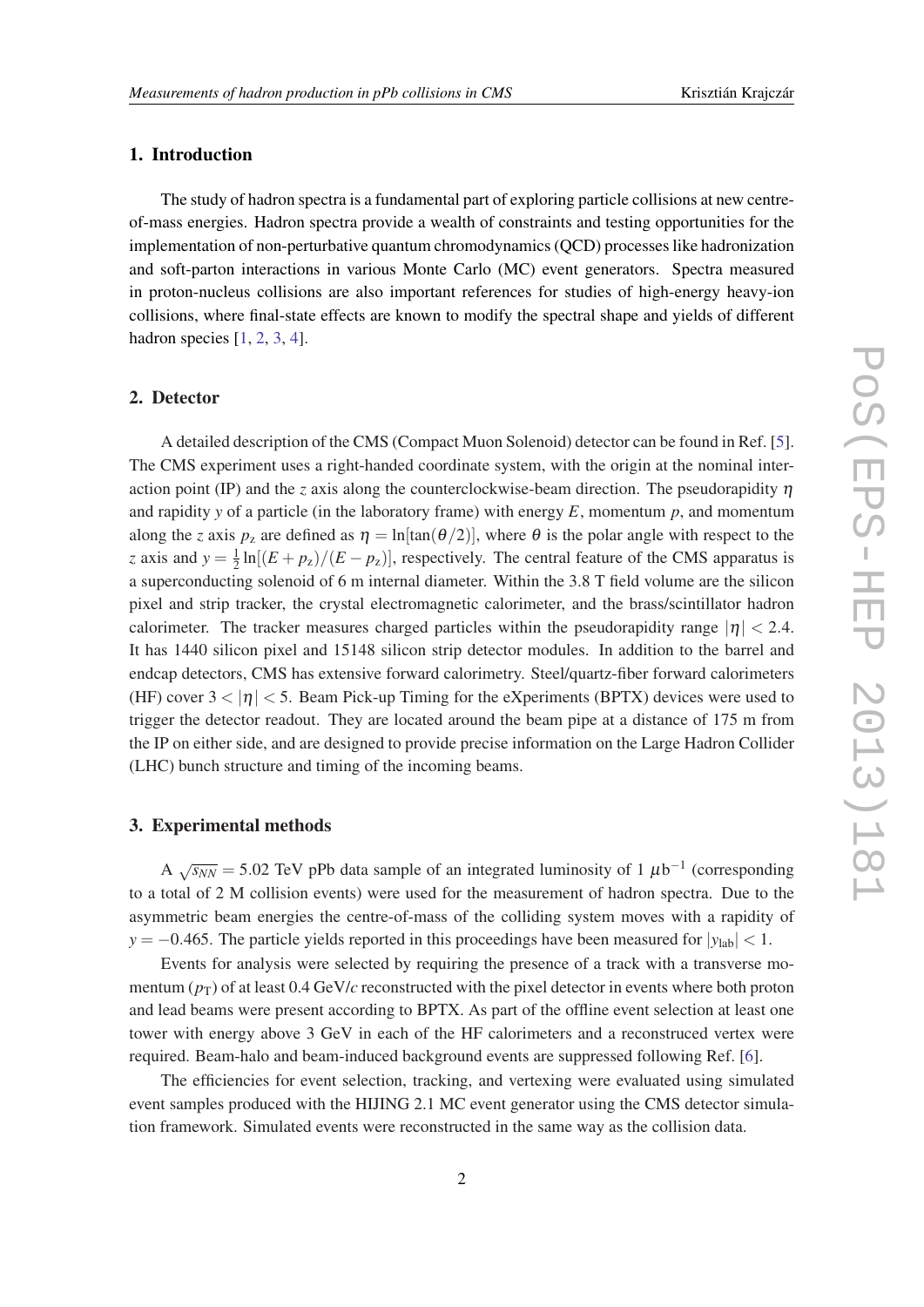The final results were corrected to a particle level selection applied to the MC output, which is very similar to the data selection described above: at least one particle (proper lifetime  $\tau > 10^{-18}$  s) with  $E > 3$  GeV in the range  $-5 < \eta < -3$  and at least one in the range  $3 < \eta < 5$ .

The track reconstruction used for the measurement extends to  $p_T \approx 0.1$  GeV/*c* by exploiting a special tracking algorithm [[7](#page-5-0), [8\]](#page-5-0). In order to identify particles at low  $p<sub>T</sub>$  an analytical parametrization [[9](#page-5-0)] was used to approximate the energy loss in the silicon detectors. The method provides the probability density  $P(\Delta|\varepsilon, l)$  of energy deposit  $\Delta$ , if the most probable energy loss rate  $\varepsilon$  at a reference path-length  $l_0$  and the actual path-length *l* are known. It was used in conjunction with a maximum likelihood estimation method. For an accurate determination of  $\varepsilon$ , the response of all readout chips in the tracker was calibrated with multiplicative gain correction factors. The measured energy deposits were compared to the energy loss parametrization and hit-level corrections were introduced. The best value of  $\varepsilon$  for each track was calculated with the corrected energy deposits by minimizing the joint energy-deposit negative log-likelihood of all hits on the trajectory. The ln  $\varepsilon$  values in  $(\eta, p_T)$  bins were used to unfold the particle yields. The full description of the procedure can be found in Ref. [[8](#page-5-0)].

#### 4. Results

All the results presented here are from Ref. [\[10](#page-5-0)]. In order to extrapolate to  $p<sub>T</sub> = 0$  in transverse momentum, and to extract yields  $dN/dy$  and average transverse momentum  $\langle p_T \rangle$  a Tsallis-Pareto-type distribution [\[10](#page-5-0), [11\]](#page-5-0) was fitted to the data. The  $\langle p_T \rangle$  and its uncertainty were obtained by numerical integration with the fitted parameters.

The  $p<sub>T</sub>$  distributions of positive pions, kaons, and protons together with the Tsallis fits can be seen in the left panel of Fig. [1](#page-3-0). The right panel shows the measurements in comparison to the predictions of the AMPT 1.26/2.26 [[12\]](#page-5-0), EPOS LHC [[13,](#page-5-0) [14\]](#page-5-0), and HIJING 2.1 [\[15\]](#page-5-0) event generators. EPOS LHC gives a reasonable description of the data, while AMPT and HIJING predict steeper  $p<sub>T</sub>$  distributions than observed. The distributions for the negative particles are similar [[10\]](#page-5-0).

Particle yields are also studied as a function of event multiplicity. This approach is motivated by the observation made in Ref. [\[8\]](#page-5-0): in pp collisions the particle production seems to be strongly correlated with event multiplicity rather than with the collision energy. The event multiplicity *N*rec is obtained from the number of reconstructed tracks in the  $|\eta| < 2.4$  region. The fully corrected charged particle multiplicity *N*<sub>tracks</sub> is also determined for each *N*<sub>rec</sub> event class.

The multiplicity dependence of the ratio of particle yields and the  $\langle p_T \rangle$  is shown in the left and right panel of Fig. [2](#page-3-0), respectively. EPOS LHC provides a reasonable description of the data, while the other generators significantly underpredict the measured  $\langle p_T \rangle$ .

The comparison of the the particle yields and average transverse momentum to pp [\[8\]](#page-5-0) and PbPb [\[16](#page-5-0)] measurements as a function of event multiplicity can be seen in Fig. [3](#page-4-0). The ALICE PbPb data cover a much wider range of  $N<sub>tracks</sub>$  than is shown in the plot. The horizontal band indicates the diversity of the ALICE results from peripheral to cental collisions. Up to an  $N<sub>tracks</sub> \approx 40$  pp and pPb collisions behave very similarly, while at higher multiplicities the  $\langle p_T \rangle$  is lower for pPb than in pp, but both are higher than the ones measured in PbPb. This behaviour can probably be explained by having a different mix of soft and hard collisions at a given  $N<sub>tracks</sub>$  in the different systems. The ratios of yields are very similar in pp and pPb collisions.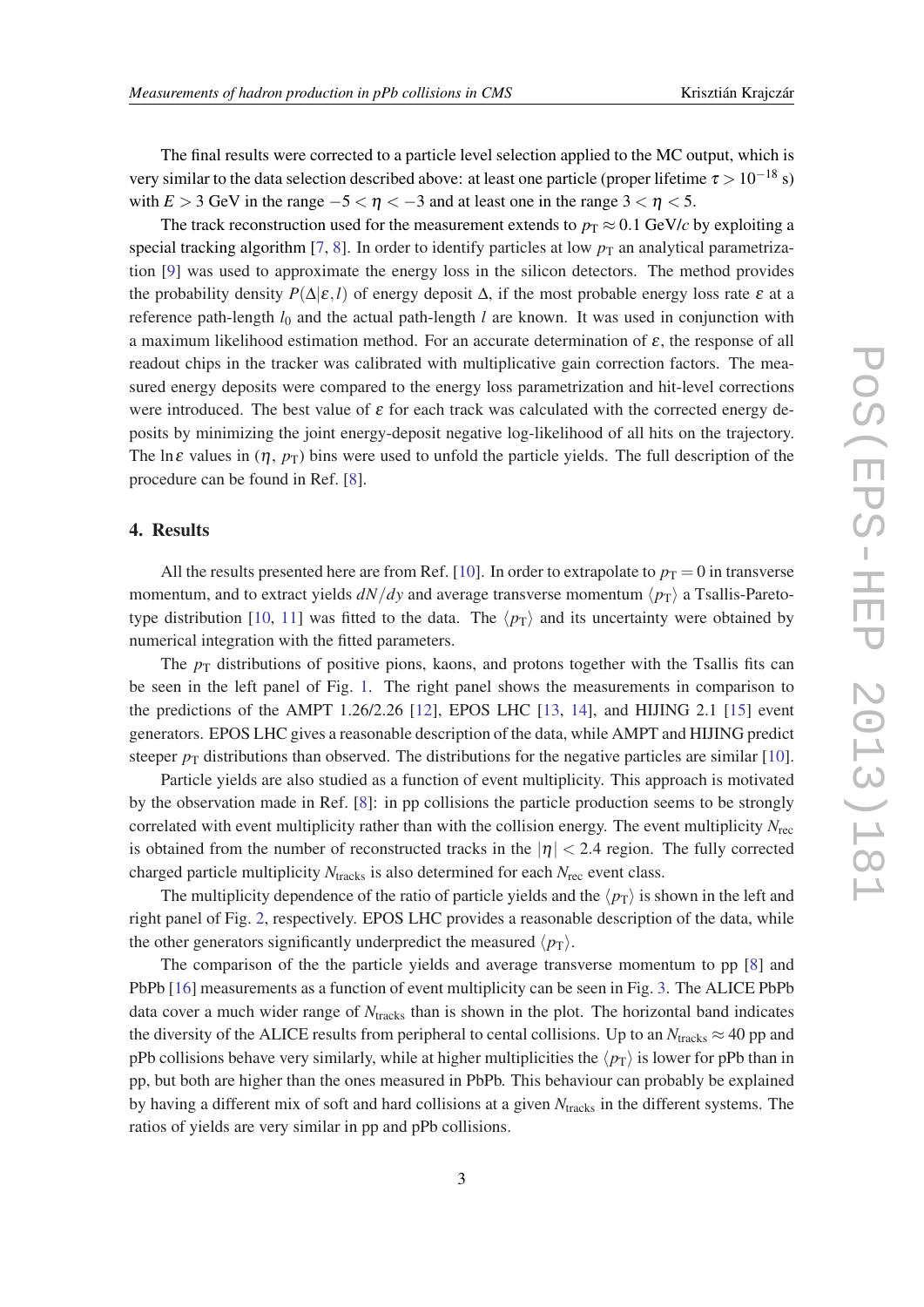<span id="page-3-0"></span>

**Figure 1:** Transverse momentum distributions for positive pions, kaons and protons in the range  $|y| < 1$ . The left panels shows the Tsallis fits superimposed on data. The right panel presents the comparisons to MC predicitions. Error bars indicate the uncorrelated statistical uncertainties, while boxes show the uncorrelated systematic uncertainties. The fully correlated normalization uncertainty (not shown) is 3.0%



Figure 2: Ratio of particle yields (*left*) and average transverse momentum (*right*) as a function of event multiplicity in  $|y| < 1$ . Error bars indicate the uncorrelated combined uncertainties, while boxes show the uncorrelated systematic uncertainties.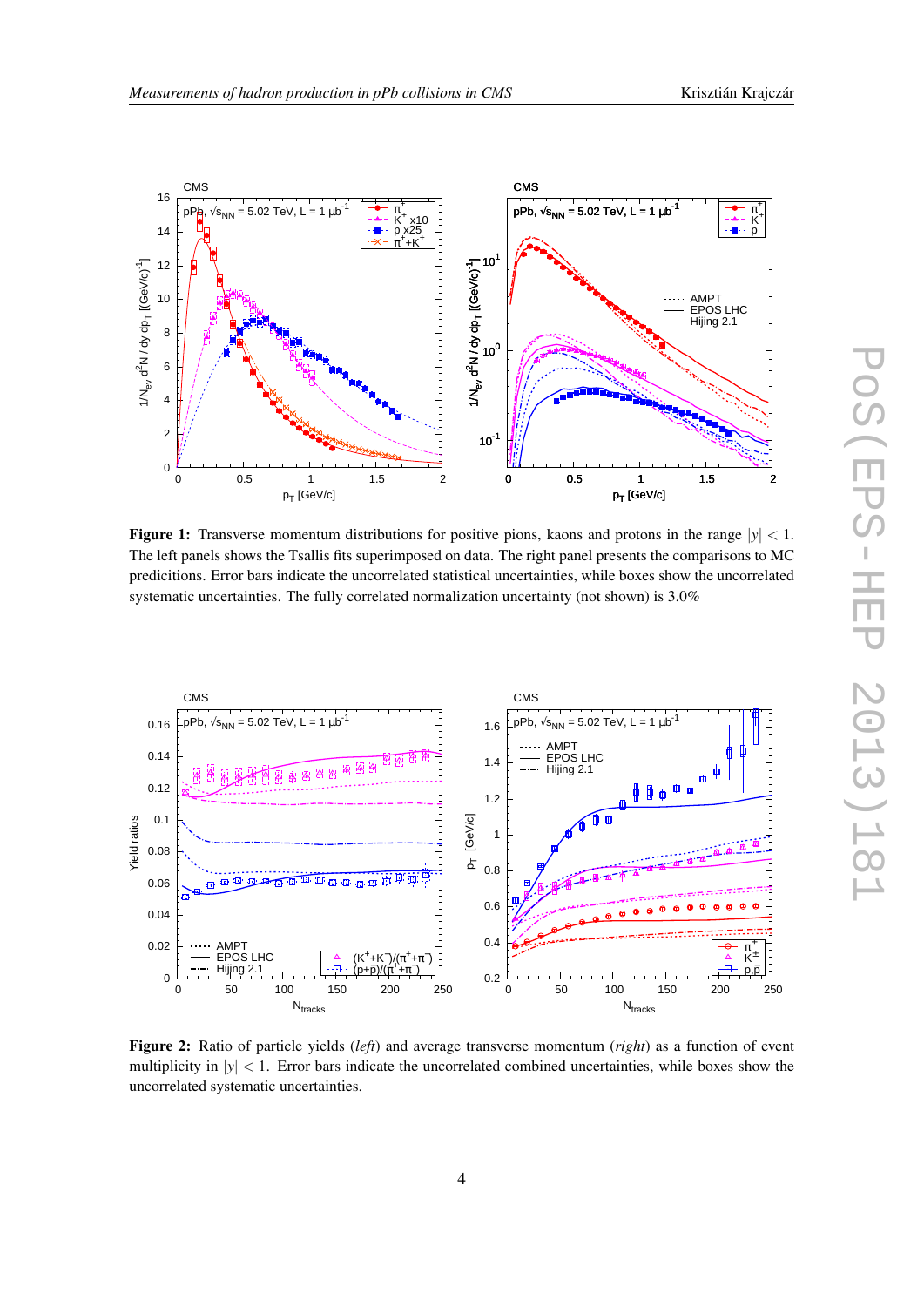<span id="page-4-0"></span>

Figure 3: Ratio of particle yields (*left*) and average transverse momentum (*right*) as a function of event multiplicity measured in pPb collisions shown in comparison to pp [[8\]](#page-5-0) and PbPb [\[16](#page-5-0)] data. Error bars indicate the uncorrelated combined uncertainties, while boxes show the uncorrelated systematic uncertainties. Lines are drawn to guide the eyes.

Motivated by the success of Boltzmann-type distributions in nucleus-nucleus collisions the *p*T distributions were also fitted with a function proportional to  $p_T \exp(-m_T/T')$ , were *T'* is the inverse slope parameter. This inverse slope parameter as a function of the hadron mass for various multiplicity bins is presented in Fig. [4](#page-5-0). The left panel shows the measured values, while the right panel presents the MC expectations. The linear dependence displayed by data is not reproduced by the MC models. The models predict a flat or slowly rising behavior as a function of mass and only limited changes with track multiplicity. In case of nucleus-nucleus collisions the linear trend is attributed to the effect of radial flow velocity boost [1]. However, interestingly both pp data and pp MC generators [\[8\]](#page-5-0) show features very similar to those observed in the pPb data.

Acknowledgments The author wishes to thank the Hungarian Scientific Research Fund (NK-81447, K-81614) for its support.

## References

- [1] E. Schnedermann, J. Sollfrank, and U. W. Heinz, *Thermal phenomenology of hadrons from 200 AGeV S+S collisions*, *Phys. Rev. C* 48 (1993) 2462 [arXiv:nucl-th/9307020].
- [2] PHENIX Collaboration, *Identified charged particle spectra and yields in Au+Au collisions at*  $\sqrt{s_{NN}} = 200 \text{ GeV},$  *Phys. Rev.* C 69 (2004) 034909 [arXiv:nucl-ex/0307022].
- [3] PHOBOS Collaboration, *Identified hadron transverse momentum spectra in Au+Au collisions at*  $\sqrt{s_{NN}}$  = 62.4 *GeV, Phys. Rev. C* 75 (2007) 024910 [arXiv:nucl-ex/0610001].
- [4] STAR Collaboration, *Systematic Measurements of Identified Particle Spectra in pp, d+Au and Au+Au Collisions from STAR*, *Phys. Rev. C* 79 (2009) 034909 [arXiv:0808.2041].
- [5] CMS Collaboration, *The CMS experiment at the CERN LHC*, *JINST* 3 (2008) S08004.